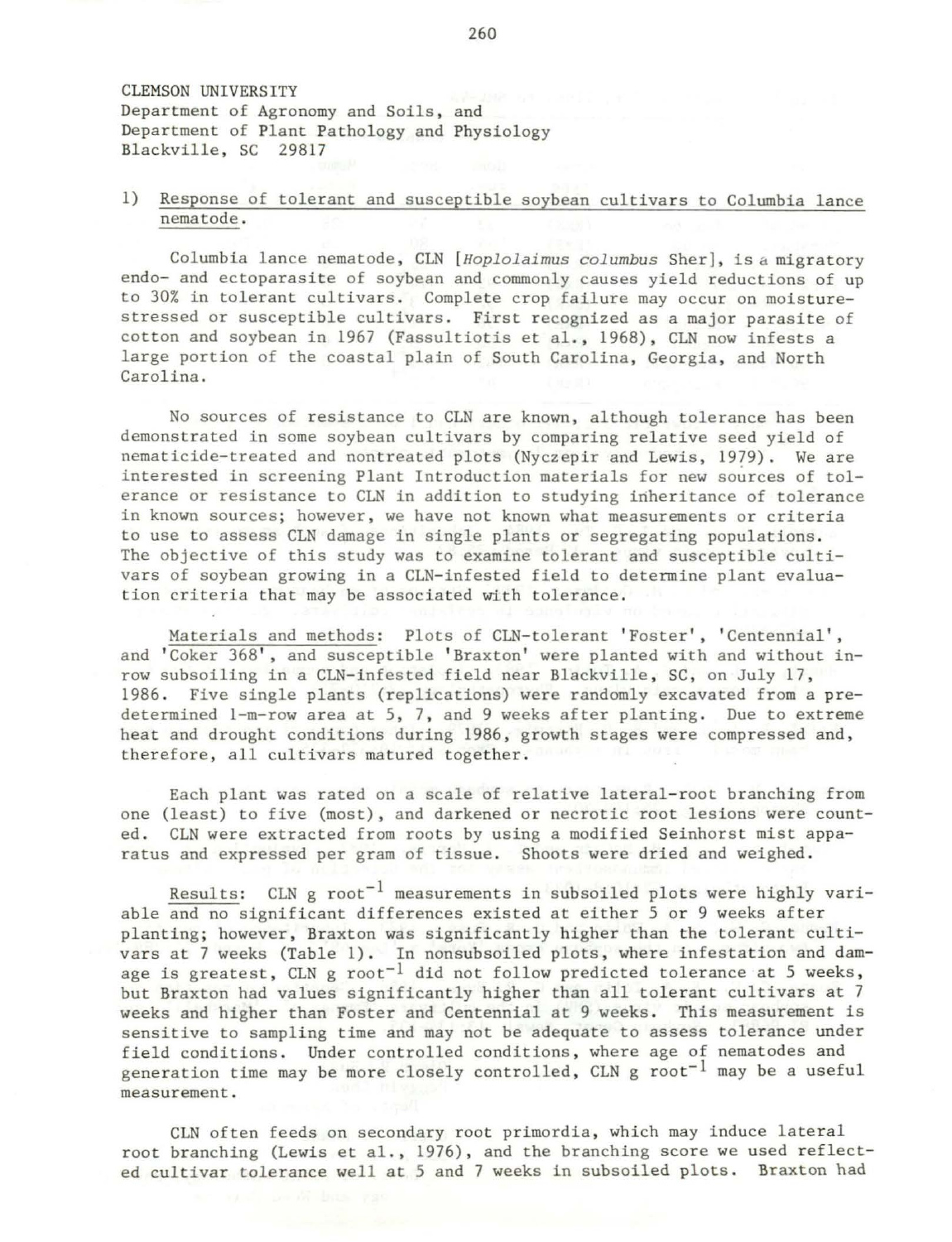|                  | Subsoiled-                  |                        |      |                            | Nonsubsoiled                  |                            |      |           |
|------------------|-----------------------------|------------------------|------|----------------------------|-------------------------------|----------------------------|------|-----------|
| Cultivar         | <b>CLN</b><br>g $root^{-1}$ | Branch Shoot<br>1 to 5 | g    | Root<br>g                  | CLN<br>$g$ root <sup>-1</sup> | Branch Shoot<br>$1$ to $5$ | g    | Root<br>g |
|                  |                             |                        |      | Five weeks after planting  |                               |                            |      |           |
| Foster           | 106.3                       | 1.0                    | 0.51 | 0.49                       | 324.1                         | 4.0                        | 0.18 | 0.53      |
| Centennial       | 222.3                       | 1.8                    | 0.15 | 0.27                       | 557.9                         | 4.2                        | 0.49 | 1.29      |
| Coker 368        | 92.1                        | 2.4                    | 0.41 | 0.55                       | 143.4                         | 3.6                        | 0.57 | 1.37      |
| Braxton          | 272.5                       | 3.0                    | 0.28 | 0.41                       | 282.3                         | 4.4                        | 0.57 | 1.37      |
| LSD <sup>a</sup> | <b>NS</b>                   | 0.5                    | 0.08 | <b>NS</b>                  | 93.5                          | 0.2                        | 0.34 | 0.27      |
| CV(%)            | 142                         | 39                     | 46   | 54                         | 62                            | 11                         | 38   | 43        |
|                  |                             |                        |      | Seven weeks after planting |                               |                            |      |           |
| Foster           | $-94.4$                     | 2.2                    | 0.62 | 4.30                       | 92.7                          | 3.0                        | 0.94 | 5.00      |
| Centennial       | 93.0                        | 2.4                    | 0.79 | 3.44                       | 42.3                          | 4.2                        | 2.18 | 5.60      |
| Coker 368        | 63.7                        | 3.0                    | 2.13 | 4.80                       | 22.2                          | 3.2                        | 0.97 | 3.92      |
| Braxton          | 190.6                       | 4.4                    | 0.99 | 4.06                       | 130.3                         | 4.0                        | 1.39 | 4.52      |
| LSD              | 37.1                        | 0.5                    | 0.42 | <b>NS</b>                  | 27.2                          | 0.3                        | 0.31 | <b>NS</b> |
| CV(%)            | 61                          | 15                     | 62   | 28                         | 59                            | 9                          | 37   | 28        |
|                  |                             |                        |      | Nine weeks after planting  |                               |                            |      |           |
| Foster           | 52.7                        | 2.2                    | 1.85 | 1.44                       | 108.9                         | 2.6                        | 1.07 | 1.86      |
| Centennial       | 57.9                        | 3.0                    | 1.30 | 1.19                       | 81.9                          | 3.0                        | 3.08 | 2.51      |
| Coker 368        | 55.0                        | 2.2                    | 2.52 | 1.24                       | 183.6                         | 2.6                        | 0.41 | 0.94      |
| <b>Braxton</b>   | 27.1                        | 3.2                    | 1.60 | 2.73                       | 206.5                         | 2.8                        | 0.55 | 1.36      |
| LSD              | <b>NS</b>                   | <b>NS</b>              | NS   | 0.40                       | 41.3                          | <b>NS</b>                  | 0.63 | 0.38      |
| CV(%)            | 77                          | 30                     | 58   | 37                         | 53                            | 33                         | 69   | 36        |
|                  |                             |                        |      |                            |                               |                            |      |           |

Table 1. Columbia lance nematodes per gram of root, branching score, and shoot and root weights for tolerant and susceptible soybean cultivars grown with and without in-row subsoiling and sampled at five, seven, and nine weeks after planting, 1986

<sup>a</sup> Least significant difference (0.05 level) calculated only with a sig-<br>nificant F test.